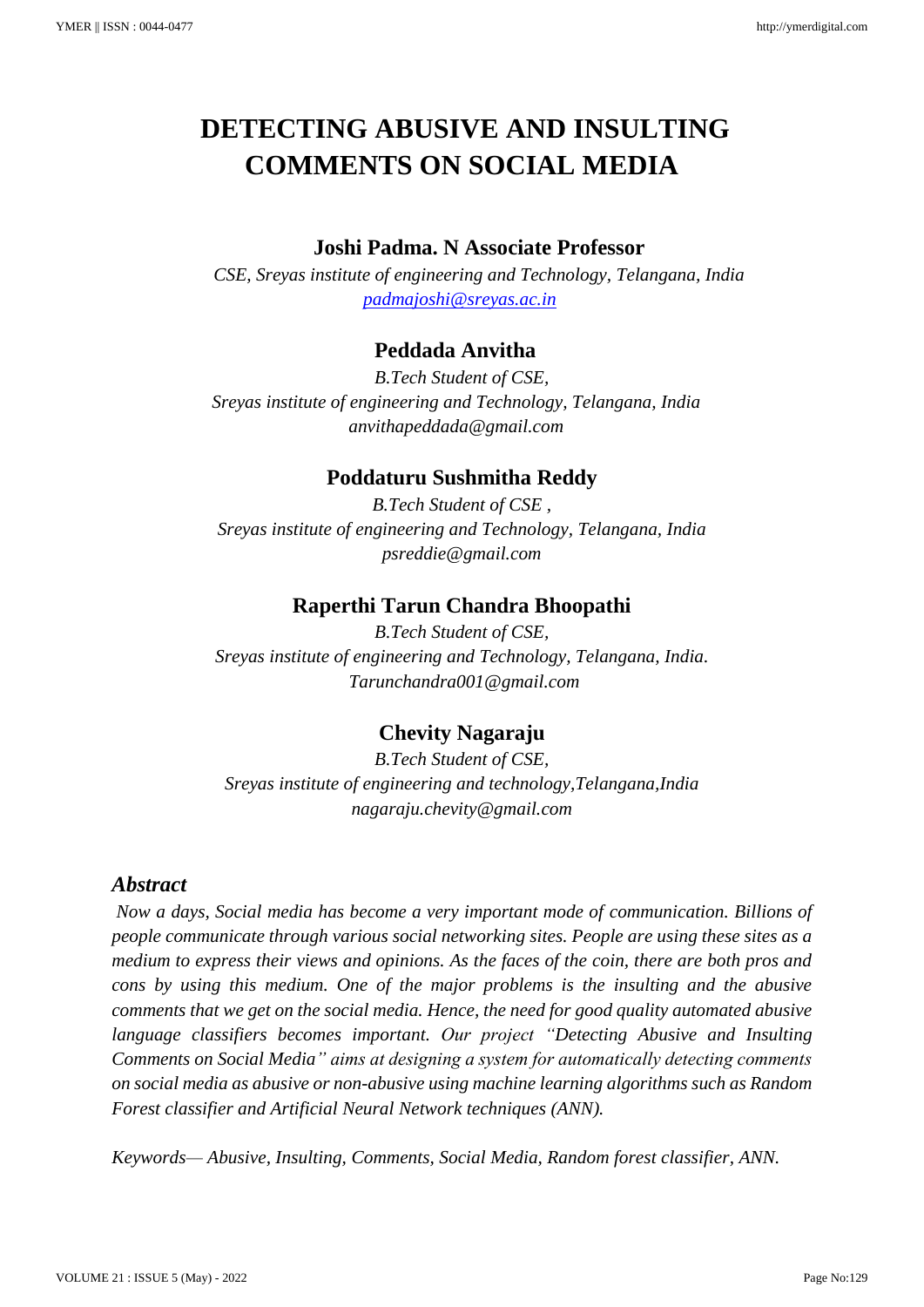## **Ⅰ. INTRODUCTION**

These days most of the people are voicing out their opinions through social media. While most of the information is useful and bringing necessary changes in society while some of this information is leading to negative impacts in the society. Most of the data we deal with are grouped towards aspects like prejudice, sexism, hate speech, animosity and individual assaults. The comments may be positive or negative. The positive feedback motivates people and encourages them to overcome their fears. Whereas the negative comments not only hurt the feelings of individual but also demotivates them which triggers to many health-related issues of depression, anxiety etc. Hateful and abusive language and verbal aggression bring unnecessary disturbances in the society. Using today's advanced digital communication technologies, it has become very easy for people to make abusive comments without any fear. We live in a time where online communication has become the most important thing and it is used frequently, this situation makes it important to address the key problem (i.e., online hate speech). To overcome this problem, we designed an automated system utilizing a few Text Classification Algorithms for detecting such abusive and insulting comments on social media. We are using ANN (Artificial Neural Networks) and Random Forest Classification algorithm to address this problem. When we compare accuracy of both these algorithms, we can say that Random Forest Classifier works more efficiently as it gives more accuracy.

#### **Ⅱ. LITERATURE SURVEY**

Comments and statements of hateful type seriously hamper a constructive private discussion or public debate[1]. In recent years, the topic has received an increasing amount of attention from multiple stakeholders [2]. Among these are social scientists who want to analyse this phenomenon and reasons for abusive online behaviour and politicians who realise that major parts of public debates and social discourse are carried out online [3].

In addition, we have seen that not only such online discussions but also the perception of concepts, politicians, elections and civil rights movements can be influenced using highly targeted social media marketing campaigns[4]. We live in a time in which online media, including online news and online communication, have an unprecedented level of social, political and also economic relevance[5]. This situation creates a plethora of challenges with regard to the key question how best to address the importance and relevance of online media and online content with technological means while at the same time not putting in place a centralised infrastructure that can be misused for the purpose of censorship or surveillance[6]. One challenge is to separate high-quality content from offensive, hateful, abusive or massively biased content[7]. While these tasks have been mostly in the realm of journalism, they are getting more and more transferred to the end user of online content, i.e., the analysis, curation and assessment of information is no longer carried out by professional news editors or journalists exclusively – the burden of fact checking is more and more left to the reader[8].

There are many algorithms which are specially designed for detection of abusive or insulting content with different software applications[9]. There is no clarity in their uses under different scenarios hence there is need of comparative study for discussion of such algorithms which can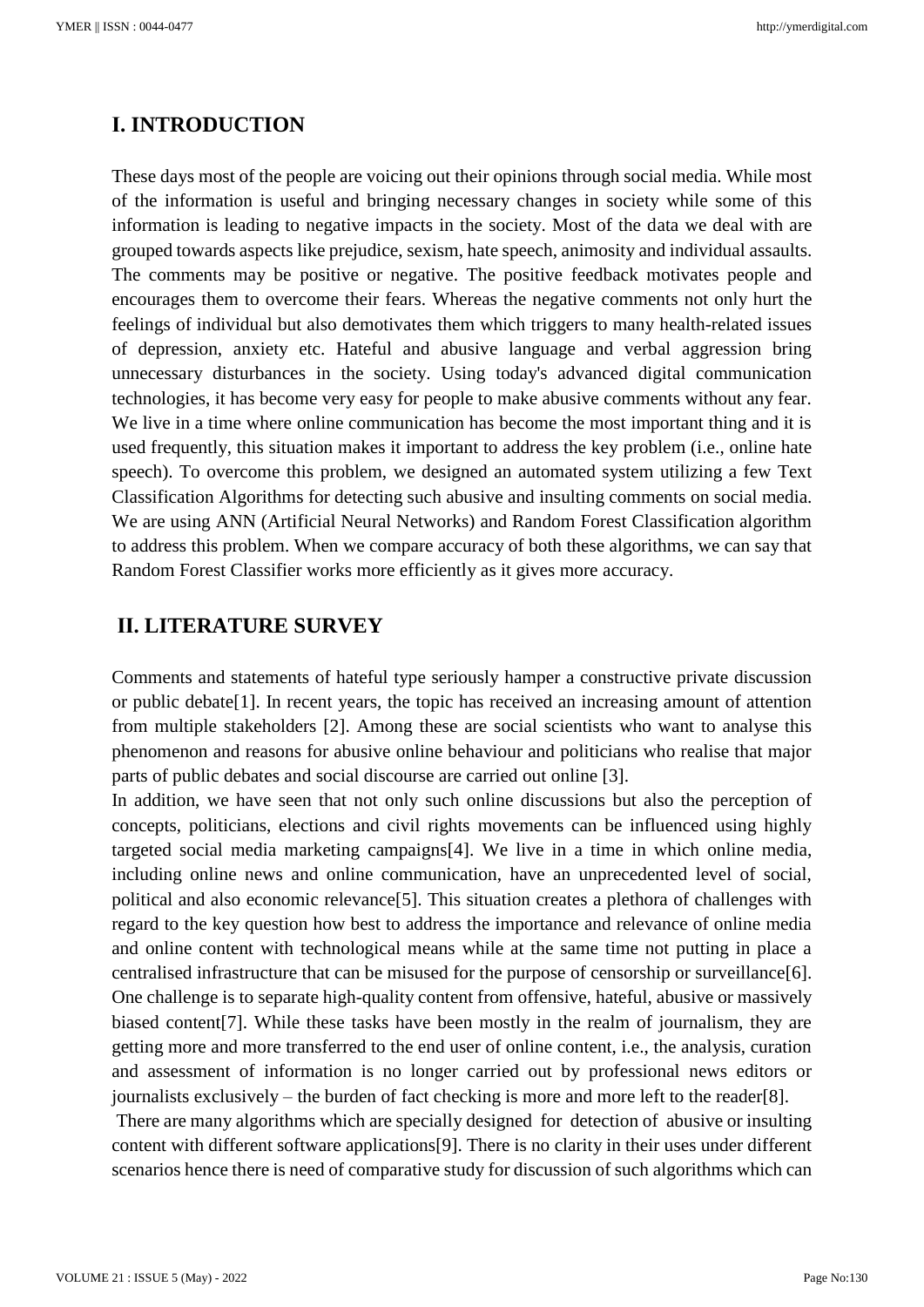solve many the problem of finding abusive and insulting content from data[10]. Older and existing algorithms need much amount of data to train the classifier as well as one of the major drawback is in what scenario which algorithm we can use there is no proper clarity[11]. In proposed work we designed system of deep learning algorithm which uses python software for implementing classification of abusing as well as insulting content[12]. Further these all algorithms are compared to understand the best suitable algorithms among all. This algorithms which are machine learning algorithms provides more accurate and reliable results than existing state of art techniques[13].

#### **III. PROPOSED METHOD**

With the level of advancements in technology, we can see that many libraries have been developed. So, with those libraries, we can create many applications and APIs which are userfriendly. In this we are developing a model which takes the data from the huge repositories containing the abusive and insulting comments collected over various social networking sites. We have many machine learning algorithms to detect the comments, but there is no proper clarity in their usuage under different scenarios. And the other major issue with the existing system is that it requires huge amount of training data. To overcome this we are using proper machine learning algorithms that makes our system more accurate and reliable.So this to happen we are making a comparative study of such algorithms which can solve the problem of finding abusive and insulting content from data.

#### **A. PROPOSED ARCHITECTURE**

The architecture diagram consists of data for classifying the insults and abusive comments. The data collection is the data acquisition step. The next step is the data analysis. The data analysis is used to analize the type of the data collected and to understand the modifications that are to be done to the data to make it machine understandable and to reduce the complexities. The data thus collected is highly unstructured data, highly practical and very difficult to predict the output because most part of the text matches with normal, non-insulting text with a very little or minute difference. So the text cleaning needs to be performed for removing the unnecessary symbols, numbers, useless usernames extra spaces, stop words and then dimensionality reduction by stemming is done. Count vectorizer converts the text data into integer type data using the frequency of the words in the sentence. The data thus obtained is the vector data. Thus we use this transformed data to train the models. The models we are using here are random forest classifier and artificial neural networks. The testing is thus performed to evaluate the accuracy. This is the comparitive study technique where we are comparing the accuracy of both the models and choosing the best model.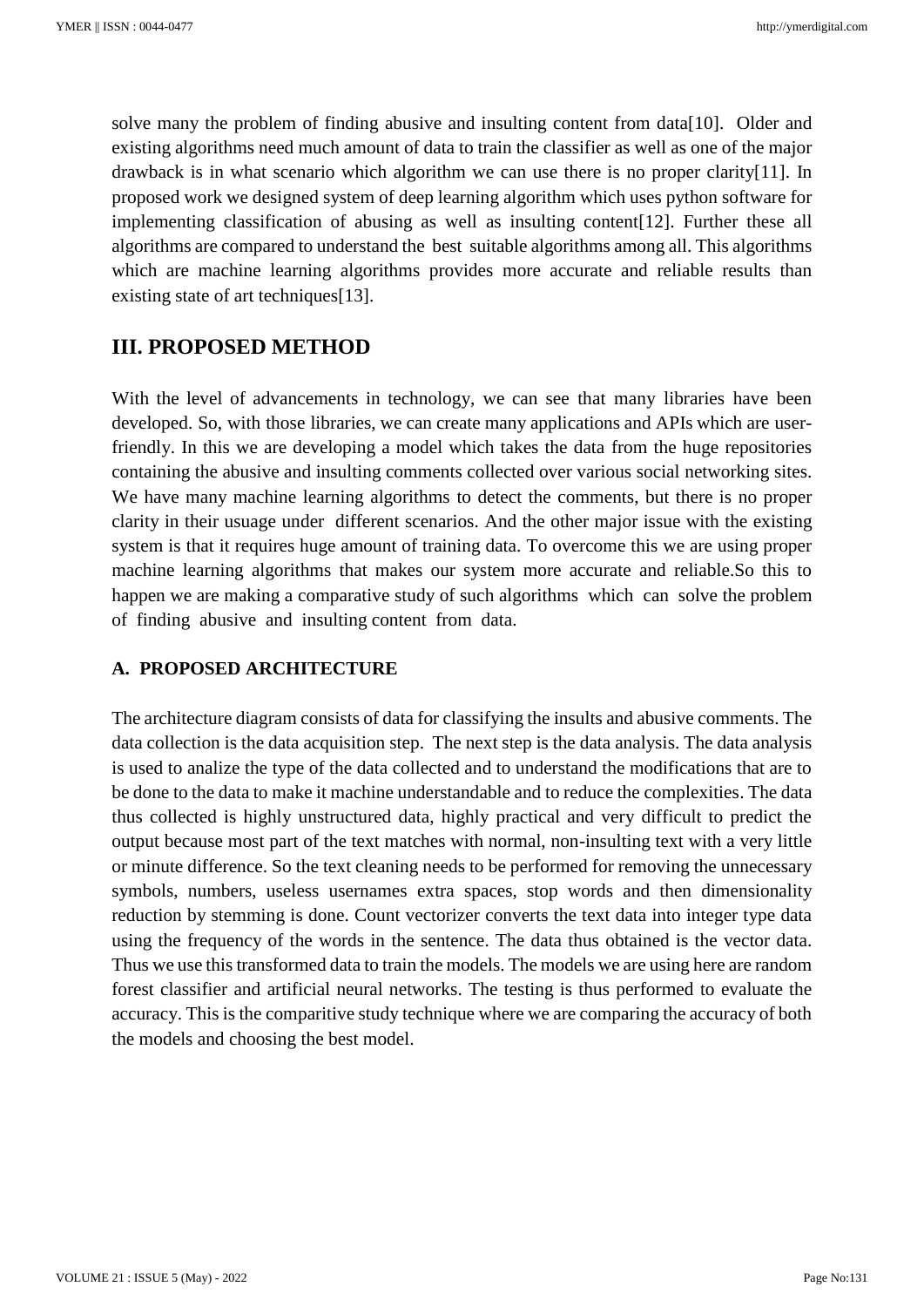

Fig 1: Basic Architecture



Fig 2: System architecture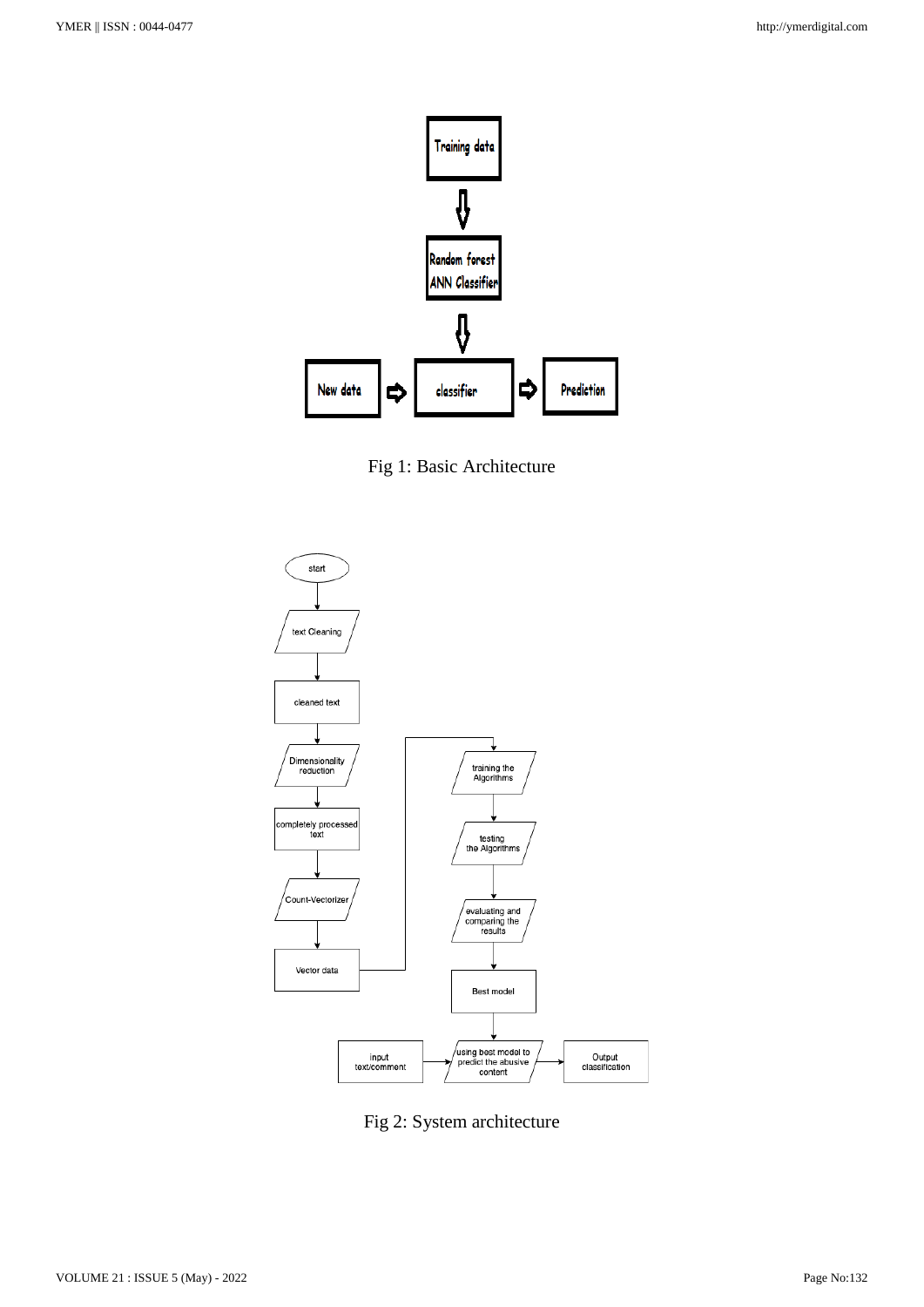#### **B. IMPLEMENTATION**

According to the literature survey this model description provides the overall information about its supposed components, which is accessible in various manners.The comment detection is performed using various algorithms based on the accuracy of the models the best model is choosed.The models used here are

1. Random Forest classifier

In random forest classifier the decision trees are built. It is an ensemble algorithm which uses weak worker and group them and become stronger as whole. Random forest, like its name implies, consists of a large number of individual decision trees forest spits out a class prediction and the class with the most votes become our model's prediction.The fundamental concept behind random forest is a simple but powerful one — the wisdom of crowds. A large number of relatively uncorrelated models (trees) operating as a committee will outperform any of the individual constituent models.The low correlation between models is the key,uncorrelated models can produce ensemble predictions that are more accurate than any of the individual predictions. The reason is that the trees protect each other from their individual errors. While some trees may be wrong, many other trees will be right, so as a group the trees are able to move in the correct direction.

#### 2. Artificial Neural Network(ANN)

An Artificial neural network is usually a computational network based on biological neural networks. Similar to a human brain has neurons interconnected to each other, artificial neural networks also have neurons that are linked to each other in various layers of the networks. These neurons are known as nodes.There are various types of layers in ANN

Input layer - This layer takes the input from the users.

Hidden layer - It performs the calculations to find hidden features and patterns.

Output layer - This layer is responsible for producing final result.

The Ann can be implemented using 2 propagations

Forward propagation - It refers to the storage and calculation of the intermediate variables in order from input layer to output layer.

Backward propagation -The process of moving backward i.e;from output layer to input layer. This system thus developed helps in the detection of the abusive and insulting comments on the social media thus helping the user to take the necessary action against this cyber bullying.

## **IV. RESULTS**

The proposed system uses GUI as the interface to interact with the client. The model which we developed gave an accuracy of 83%. The remaining 17% is failed due to the system requirements and the huge amounts of the training data required. Some failed cases are -The comments which may be abusive or insulting may not be actually intended to a particular person but our model cannot differentiate them. Some of the comments may be insulting but cannot be identified by the model as these may not cantain abusive text.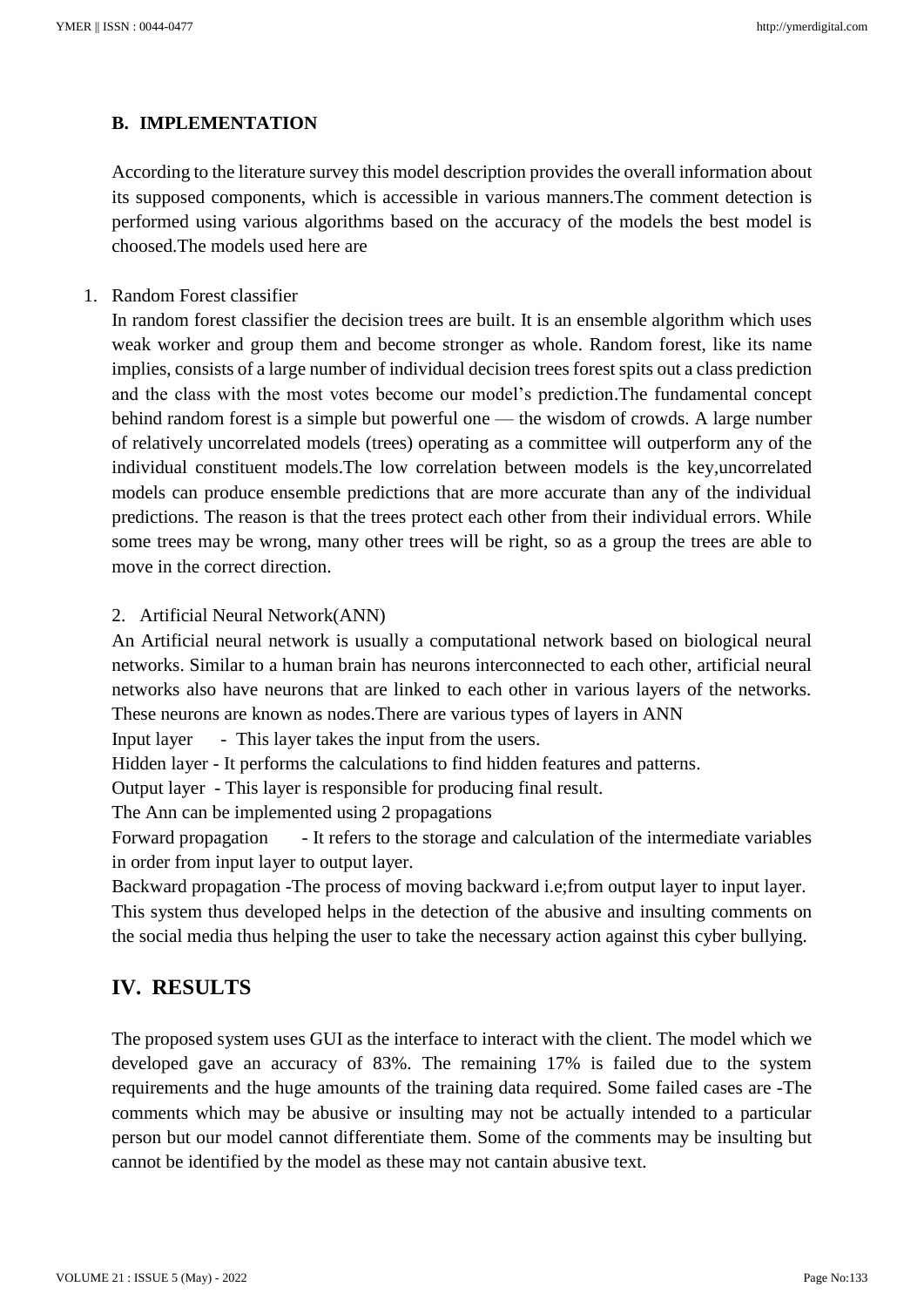

#### Fig 3 : Normal text

| # NUP FROJECT             | $\mathbb{X}$<br>$\sim$                                      |
|---------------------------|-------------------------------------------------------------|
|                           | Abusive content detection on social media comments          |
| ENTER ANY COMMENT: stupid | Upload text Data<br>Abusive<br>Run Random Forest<br>Run ANN |
|                           | performance Graph<br>Abusive content prediction             |
|                           |                                                             |

Fig 4 : Abusive text

## **V. CONCLUSION**

The model thus developed helps in the cyber bullying detection. The project is developed with the aim of providing security in social media. By this model people can identify the insulting and abusive comments received and can take the necessary actions accordingly by reporting or by blocking the sender. This is an effective tool which helps people to express their views and opinions.

### **VI. REFERENCES**

[1] Alkula, R. From plain character strings to meaningful words: Producing better full text databases for inflectional and compounding languages with morphological analysis software. Information Retrieval, 4, (2001), 195-208.

[2] Krovetz, R. Viewing morphology as an inference process. In Proceedings of the Sixteenth Annual International ACM/SIGIR Conference on Research and Development in Information Retrieval (SIGIR'03) (Pittsburg, PA, 27 June - 1 July 1993). ACM Press, New York, NY, 1993, 191-202.

[3] Pirkola, A. Morphological typology of languages for information retrieval. Journal of Documentation, 57, 3 (2001), 330-348.

[4] Harman D. How effective is suffixing? Journal of the American Society for Information Science, 42, 1 (1991), 7-15.

[5] Hull, D. Stemming algorithms: a case study for detailed evaluation. Journal of the American Society for Information Science, 47, 1 (1996), 70-84.